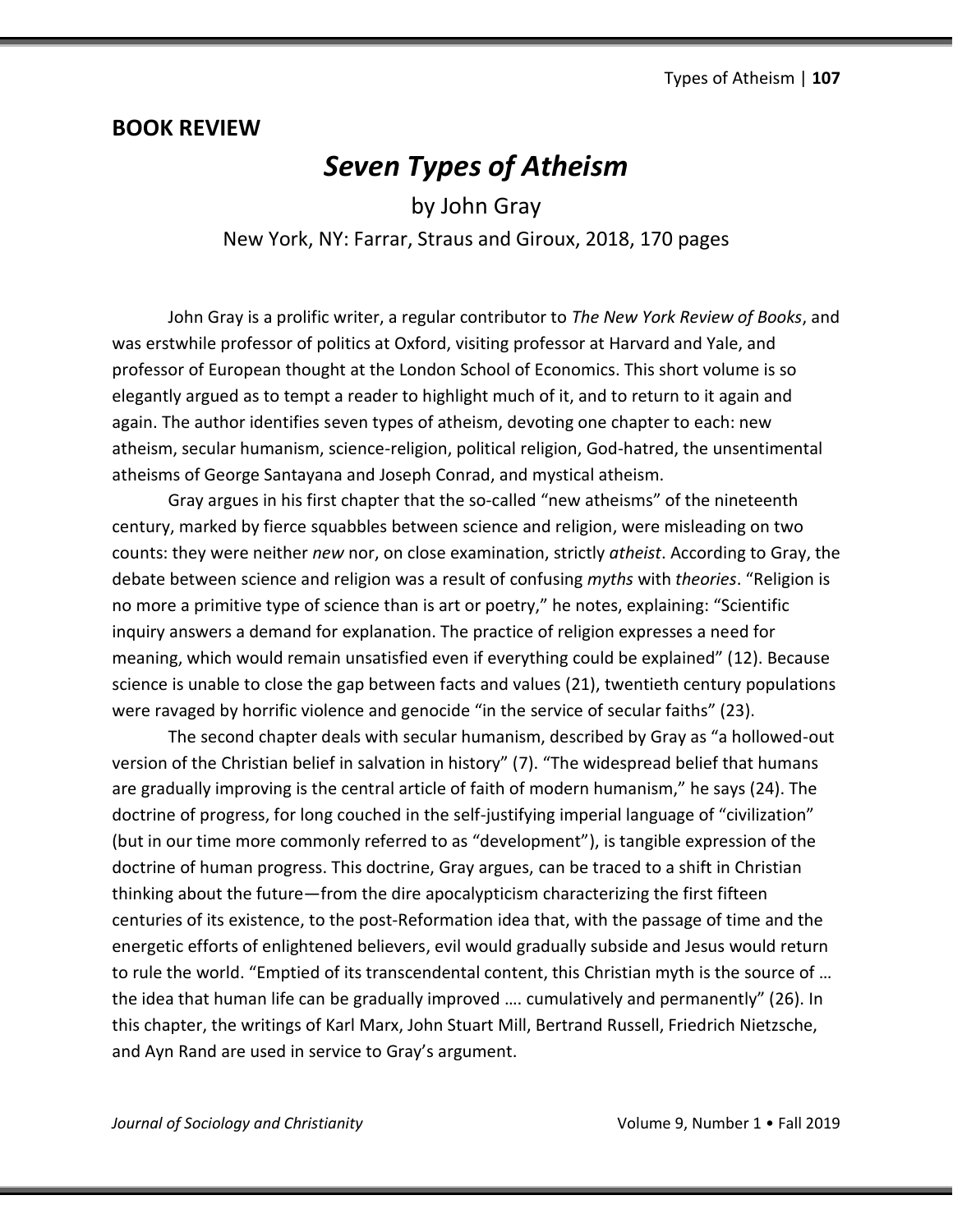In his third chapter, Gray reflects on the twentieth century's "strange faith in science" – a faith that produced the false equation of evolution with progress and the racist ideologies that infect our social arrangements and political institutions. Faith in progress remains implicit in the creeds of modern secular thinkers, he notes, but "If progress means a 'more advanced' version of the human species, how do we know what is more or less advanced?" (65). Is progress simply the capacity to make Nature serve human ends? We are increasingly aware that such power ultimately manifests itself as the power of a select few over other human beings (66), and, even more distressing, in the degradation and perhaps irreversible and ultimately fatal exploitation of our vulnerable planet. Human beings as gods—even scientific human beings—are at least as inadequate as the gods they displace.

"Modern political religions, from Jacobinism through communism and Nazism to contemporary evangelical liberalism" (7) are the subject of Gray's fourth chapter. Christian religious readers will likely find this chapter— "Atheism, Gnosticism and Modern Political Religion" (71)—among the most convincing in the book, and will find themselves offered a fresh perspective on familiar territory. What Gray intimates throughout the book he here develops in a way that will resonate with believers. "The belief that we live in a secular age is an illusion" he argues. "If it means only that the power of the Christian churches has declined in many western countries, it is a description of fact. But secular thought"—here Gray references Jan Bockelson's Münster, Jacobinism, Bolshevism, Nazism, and Evangelical Liberalism—"is mostly composed of repressed religion" (72).

"God-Haters"—the subject of Gray's fifth chapter—such as the Marquis de Sade and William Empson, and their secular ideological counterparts Russian Nihilists and Marxists and Chinese Maoists seemed absorbed by the problem of evil, at its core a distinctively Christian way of understanding. Suffering, if inevitable, is at least infused with moral significance. Gray is evidently an admirer of William Empson, who wrestled with this conundrum throughout his life. A contemporary of George Orwell, Empson understood that "If the Christian universe is a vast torture-chamber, it is also a universe in which human suffering has moral significance…. Christianity answered a need ancient polytheism could not satisfy: it gave misery meaning and value. By taking suffering out of the realm of blind chance, Christianity imposed a responsibility on those who inflicted it" (123).

*Journal of Sociology and Christianity* **Volume 9, Number 1 • Fall 2019** The last two chapters are stand-alone gems, in some ways at odds with the general thesis of the book. "George Santayana, an Atheist who Loved Religion" is Gray's exemplar of "Atheism without Progress." "Santayana," Gray notes, "dismissed any idea that civilization was improving…. [arguing that] Everything in this world … is a progress towards death" (129). Although religion was natural to human beings, there was nothing inevitable about the kind of religion that a human being might adopt. This chapter concludes with a short essay on Joseph Conrad, whose confrontation with the terrible savagery of Leopold's civilizing mission in the Congo resulted in his utter rejection of the Victorian idea of progress. "Man", Conrad wrote, "is